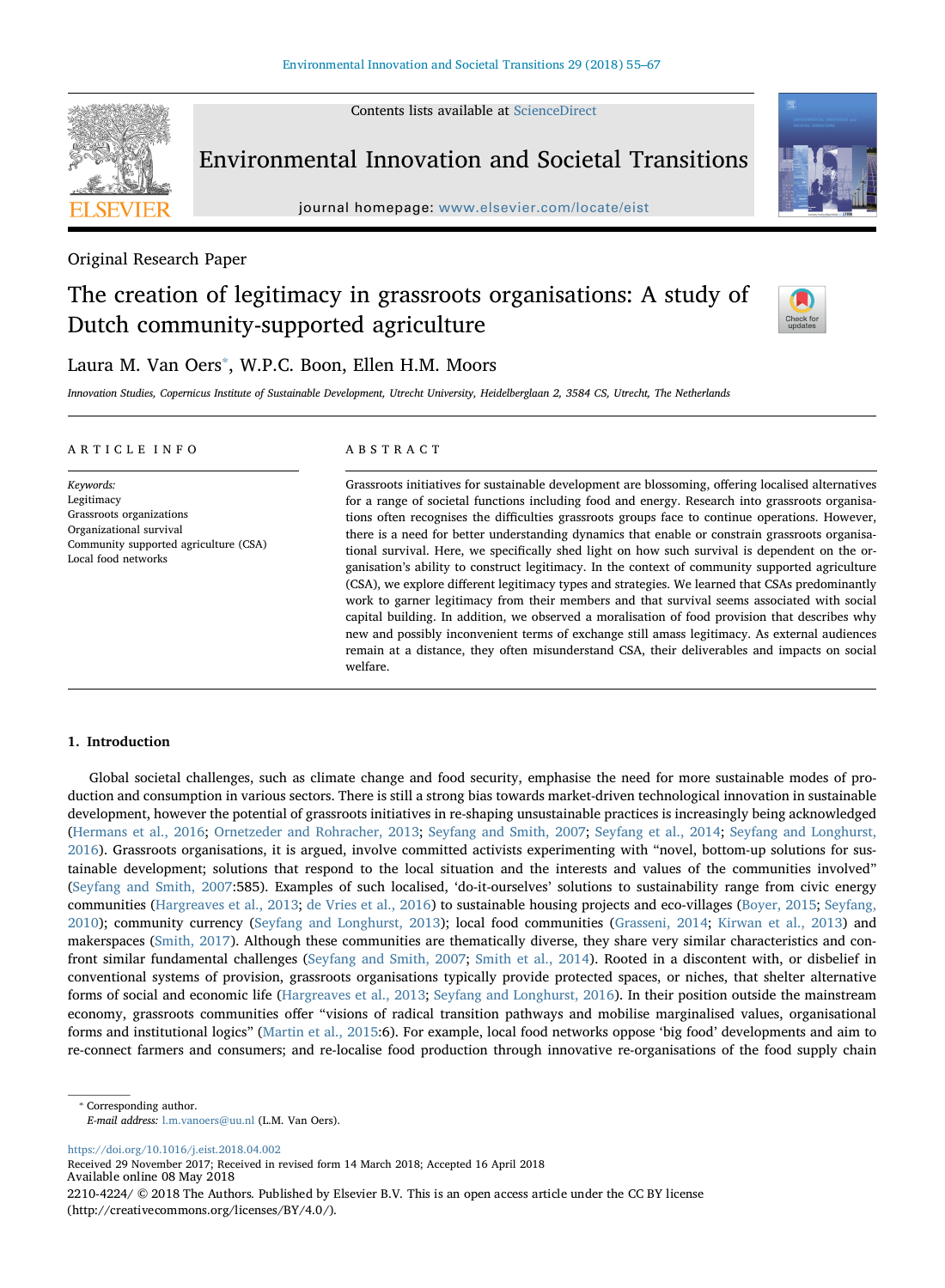# ([Hermans et al., 2016;](#page-12-0) [Levidow, 2015](#page-12-14); [Roep and Wiskerke, 2012\)](#page-12-15).

Research on grassroots niches to date often applies a socio-technical transition perspective to study advancements of grassroots organisations and their influence on wider unsustainable systems ([Hargreaves et al., 2013;](#page-12-5) [Seyfang and Longhurst, 2013](#page-12-8)). In this body of literature, grassroots organisations are conceptualised as initiators of alternative pathways of innovation that may provide the necessary radical and integrated socio-technical changes to solve environmental and social problems. Although this asserts that grassroots communities need to scale-up and diffuse, the literature studying grassroots developments acknowledges that many grassroots groups have no ambition to grow and rather see their aim in providing benefits locally [\(Ornetzeder and Rohracher, 2013;](#page-12-1) [Seyfang and Smith, 2007;](#page-12-2) [Smith et al., 2014](#page-12-12)). Nonetheless, sustaining grassroots organisations appears to be challenging, and grassroots groups frequently face difficulties in running their initiative. Grassroots groups are often fragile as they depend on voluntary work and rely on generosity and trust between strangers [\(Martin and Upham, 2016;](#page-12-16) [Martiskainen, 2017;](#page-12-17) [White and Stirling,](#page-12-18) [2013\)](#page-12-18). In addition, those running the initiative generally have limited power and lack sufficient resources necessary to make the initiative viable [\(Middlemiss and Parrish, 2010](#page-12-19)). Grassroots groups need to raise monetary support, secure permission to operate and attract members ([Kalkbrenner and Roosen, 2016;](#page-12-20) [Seyfang and Longhurst, 2013](#page-12-8); [Smith and Stirling, 2017](#page-12-21)). Throughout, they must safeguard commitment and solidarity of their members and gain support from actors outside the community as "there is a limit to how much groups can achieve on their own" [\(Seyfang et al., 2013:](#page-12-22)988). Then again, resource acquisition and membership retention are likely to be difficult due to the organisation's position outside the mainstream ([Aldrich and Fiol, 1994;](#page-11-1) [Geels, 2010](#page-12-23); [Walker and](#page-12-24) [McCarthy, 2010\)](#page-12-24). Operating in niches, grassroots communities initially suffer from a 'liability of newness', and their activities may be perceived as "'strange', 'inappropriate' or 'out of place"' ([Geels, 2010](#page-12-23):506).

Prior literature in organisational sociology and management studies has offered various arguments for the effect of organisational activities on overcoming the liability of newness and stimulating the survival of new ventures [\(Delmar and Shane, 2004\)](#page-12-25). We draw from these fields and focus on legitimacy, which this literature perceives as a crucial factor in organisational survival ([Suchman,](#page-12-26) [1995;](#page-12-26) [Tolbert and Zucker, 1983;](#page-12-27) [Zimmerman and Zeitz, 2002\)](#page-12-28). In attempt to avoid falling victim to the liabilities of newness, new ventures need to construct legitimacy in a deliberate and goal-oriented way ([Deephouse et al., 2017\)](#page-12-29). Here, legitimacy describes the credibility of an organisation and its activities and is perceived a sine qua non to mobilise resources and acquire support necessary to survive. Legitimacy, therefore, leads to a belief that the grassroots organisation, bringing something new to the sector, may be a desirable and appropriate alternative to incumbent substitutes [\(Hassink et al., 2018;](#page-12-30) [Zimmerman and Zeitz, 2002\)](#page-12-28). As such, this research supports the perception that organisations that deliberately try to enhance their legitimacy, may be effective in decreasing their risk of failure [\(Drori and Honig, 2013](#page-12-31); [Walker and McCarthy, 2010;](#page-12-24) [Zimmerman and Zeitz, 2002\)](#page-12-28). Hitherto, how grassroots organisations go about establishing legitimacy to support new activities is little understood [\(Hassink et al., 2018\)](#page-12-30).

Our research, then, aims to explore legitimation efforts in the grassroots realm. The case of community supported agriculture (CSA) in the Netherlands is presented to illustrate in what ways grassroots entrepreneurs, operating in niches, create legitimacy. CSA refers to a partnership between one or more farmers and a community of members ([Balázs et al., 2016\)](#page-11-2). It proposes a novel business model that advocates "local and communal stewardship of land through jointly growing food, investing in and managing space, and the redistribution of risk between growers and consumers" ([White and Stirling, 2013:](#page-12-18)3). Whilst CSA has historically been a key component in the local food experience in countries such as the United States [\(Brown and Miller, 2008;](#page-11-3) [Nost, 2014\)](#page-12-32) and Italy [\(Brunori](#page-11-4) [et al., 2012](#page-11-4); [Grasseni, 2014](#page-12-9)), it is a rather recent, yet emerging phenomenon in the Netherlands. To date<sup>[1](#page-1-0)</sup>, only 37 Dutch CSA initiatives are known of which most are in their early stages of development. As new ventures often lack the taken for grantedness that established organisations do possess, they need to create legitimacy to garner resources and support ([Delmar and Shane, 2004](#page-12-25)). The Netherlands is a region that is highly integrated in global food markets, where food production systems develop along the lines of modernisation and within conventional market structures ([Renting et al., 2003](#page-12-33)). Given that pathways for productive efficiency and global economic competitiveness are preferred, CSA entrepreneurs need to convince (potential) members, policy makers, the broader agro-food sector and other interest groups of the desirability and necessity of their new and 'alternative' to 'conventional' ways of food provisioning. In pursuance of the paper's aim, we provide a detailed account of legitimacy creation in Dutch CSAs posing the following research questions: What type of legitimacy do CSAs seek and what legitimation strategies are used to acquire these types of legitimacy?

The outline of the paper is as follows: Section [2](#page-1-1) discusses the theoretical background of legitimacy types and legitimation strategies. Section [3](#page-4-0) presents the selected case and the methodology. Next, Sections [4](#page-5-0) and [5](#page-9-0) respectively describe and analyse legitimation of Dutch CSAs. Finally, Section [6](#page-10-0) discusses the work and draws concluding remarks on grassroots organisational survival and the creation of legitimacy. Additionally, the concluding section puts forward future research priorities.

## <span id="page-1-1"></span>2. Theoretical background

The theoretical roots of this paper draw on the concept of legitimacy that describes the credibility of an organisation and its activities. Legitimacy is defined by [Suchman \(1995\)](#page-12-26) as "a generalized perception or assumption that the actions of an entity are desirable, proper, or appropriate with some socially constructed system of norms, beliefs and definitions" [\(Suchman, 1995:](#page-12-26)574). [Scott](#page-12-34) [\(1995\)](#page-12-34) asserts that "legitimacy is not a commodity to be possessed or exchanged but a condition reflecting cultural alignment, normative support and consonance with relevant rules or laws" ([Scott, 1995:](#page-12-34)45). Legitimacy itself is a fundamentally subjective and normative concept. Ultimately, it constitutes a constructed meaning of observers to the organisation 'as they see it' [\(Suchman, 1995;](#page-12-26)

<span id="page-1-0"></span> $\overline{1}$  As of April 2017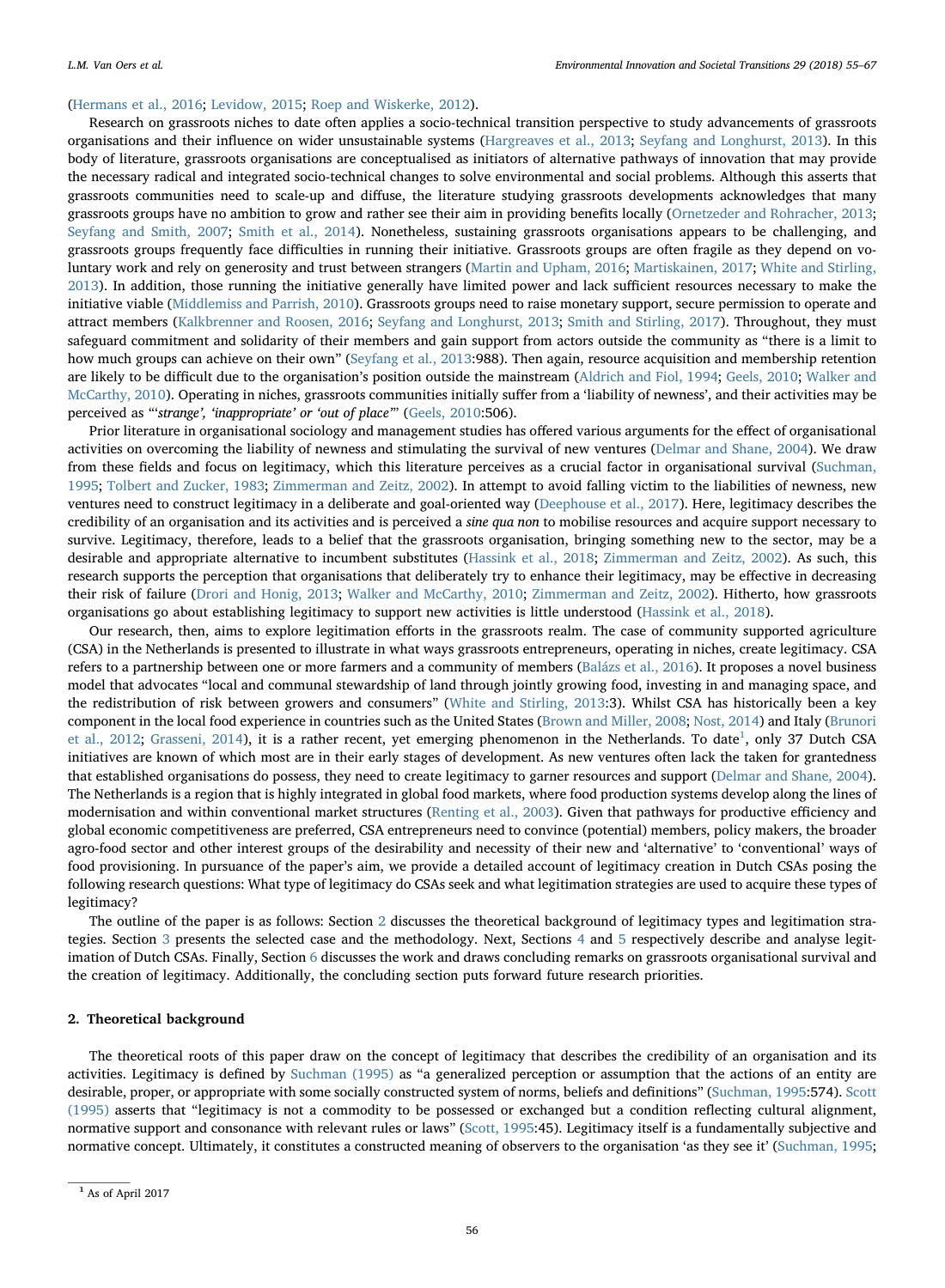<span id="page-2-0"></span>

Fig. 1. Legitimation process based on [Zimmerman and Zeitz \(2002](#page-12-28):415).

#### [Zimmerman and Zeitz, 2002](#page-12-28)).

Since legitimacy is a matter of perception, it can also be shaped and influenced. Therefore, as argued by various organisational sociology scholars (inter alia [Aldrich and Fiol, 1994](#page-11-1); [Suchman, 1995;](#page-12-26) [Zimmerman and Zeitz, 2002\)](#page-12-28), legitimacy should be regarded as an operational resource, which can be acquired from the organisation's environment. As such, organisations can actively seek legitimation through 'achievement' strategies [\(Cashore, 2002](#page-11-5)). [Drori and Honig \(2013\)](#page-12-31) conceptualise legitimacy creation as "the intentional engagement of social actors in specific practices that may lead to achieving legitimacy […], either with internal or external stakeholders ([Drori and Honig, 2013:](#page-12-31)349). Subsequently, such a strategic take on legitimacy is relevant for entrepreneurs as it emphasises how conscious actions garner societal support. An example is the work of [Zimmerman and Zeitz \(2002\)](#page-12-28), who describe the legitimation as a process or set of actions by which actors strive to obtain legitimacy for organisational survival ([Fig. 1\)](#page-2-0). In essence, legitimate organisations have better access to strategic resources such as financial capital; quality managers and employees; technologies; and government support, which, in turn, also promote survival [\(Zimmerman and Zeitz, 2002](#page-12-28)). In particular, organisations that initiate new activities face difficulties, as they lack the legitimacy essential to convince resource-holding parties to back their organisational efforts: "with no external evidence, why should potential trusting parties "trust" an entrepreneur's claims that a relationship will work out, given that an entrepreneur may be no more than ill-fated fool?" ([Aldrich and Fiol, 1994](#page-11-1):650). As such, legitimacy can be perceived an 'antidote' for the organisation's 'liability of newness' ([Zimmerman and Zeitz, 2002](#page-12-28))

More recently, innovation scholars have also embraced the legitimacy concept and conceptualise legitimacy creation as one of the key functions that needs to be fulfilled for radical innovations to gain momentum (e.g. [Hekkert et al., 2007\)](#page-12-35). According to [Markard](#page-12-36) [et al. \(2016\),](#page-12-36) an innovation that is "well understood, compatible with established practices, socially accepted and perhaps even endorsed by regulation, possesses a high degree of legitimacy. Conversely, if there are conflicts and institutional misalignment, its development may be hampered" [\(Markard et al., 2016:](#page-12-36)330). In line with [Zimmerman and Zeitz \(2002\),](#page-12-28) innovation scholars conclude that any innovation needs to be considered worthy by relevant actors to mobilise resources, create demand and acquire (political) support [\(Bergek et al., 2008](#page-11-6); Geels [and Verhees, 2011;](#page-12-37) [Markard et al., 2016](#page-12-36)).

This paper starts from the assertion that entrepreneurs play an important role in assuring that their innovation or organisation is evaluated as a desirable and appropriate alternative to incumbent substitutes. As such, the desired state is to be perceived legitimate for resources, necessary for organisational survival, to be mobilised. In particular, we explore the process of legitimacy creation. As illustrated in [Fig. 1](#page-2-0), we presume legitimacy types and legitimacy strategies to be important in achieving such status.

# 2.1. Legitimacy types

The evaluation whether an organisation or innovation is legitimate can be based upon different legitimacy sources ([Deephouse](#page-12-29) [et al., 2017;](#page-12-29) [Zimmerman and Zeitz, 2002\)](#page-12-28). In prior literature, several delineations of the legitimacy concept have been proposed. For example, [Aldrich and Fiol \(1994\)](#page-11-1) distinguish among cognitive and socio-political legitimacy. Cognitive legitimacy refers to whether the activity is known, understood or taken-for-granted. Socio-political legitimation refers to the process by which key actors "accept a venture as appropriate or right, given existing norms and laws" [\(Aldrich and Fiol, 1994](#page-11-1):648). In reaction, [Hunt and Aldrich \(1996\)](#page-12-38) advocate to split socio-political into a regulatory and a normative-based category. [Scott \(1995\)](#page-12-34) proposes a similar framework including the three pillars of the external environment from which legitimacy may be derived: regulatory, normative and cognitive. [Suchman \(1995\)](#page-12-26) translates (socio-political) normative and regulatory legitimacy into a value-oriented moral legitimacy, which asks whether the activity is 'the right thing to do'. Moreover, he introduces pragmatic legitimacy – an interest-based variant of legitimacy. Later studies on legitimacy creation (e.g. [Cashore, 2002;](#page-11-5) [Zimmerman and Zeitz, 2002](#page-12-28)) usually comply with Suchman's three analytical categories of legitimacy:

- I Pragmatic legitimacy Whether the activity has expected value based on the self-interest of a specific audience.
- II Moral legitimacy Whether the activity is the right thing to do, based on:
- a … a wider normative system of norms, values and beliefs (i.e. normative).
- b … laws and regulations (i.e. regulatory).
- III Cognitive legitimacy Whether the activity is known, understood or taken for granted.

Pragmatic legitimacy is the most straightforward type of legitimacy i.e.: support for an organisation is given based on selfinterested calculations of an organisation's expected value to the audience who is conveying legitimacy [\(Suchman, 1995\)](#page-12-26). As such, for an organisation to achieve pragmatic legitimacy, it must meet the instrumental needs of its audience(s) [\(Tost, 2011\)](#page-12-39). Following [Cashore \(2002\)](#page-11-5) "[pragmatic] legitimacy granting rests on some type of exchange between the grantor and the grantee that affects the audience well-being, giving it a direct benefit" ([Cashore, 2002](#page-11-5):517). Hence, pragmatic legitimacy predominantly boils down to exchange legitimacy, i.e. does the organisation offer specific favourable exchanges? However, [Suchman \(1995\)](#page-12-26) further points out influence legitimacy as another subtype of pragmatic legitimacy. Influence legitimacy is attributed not based on what the organisation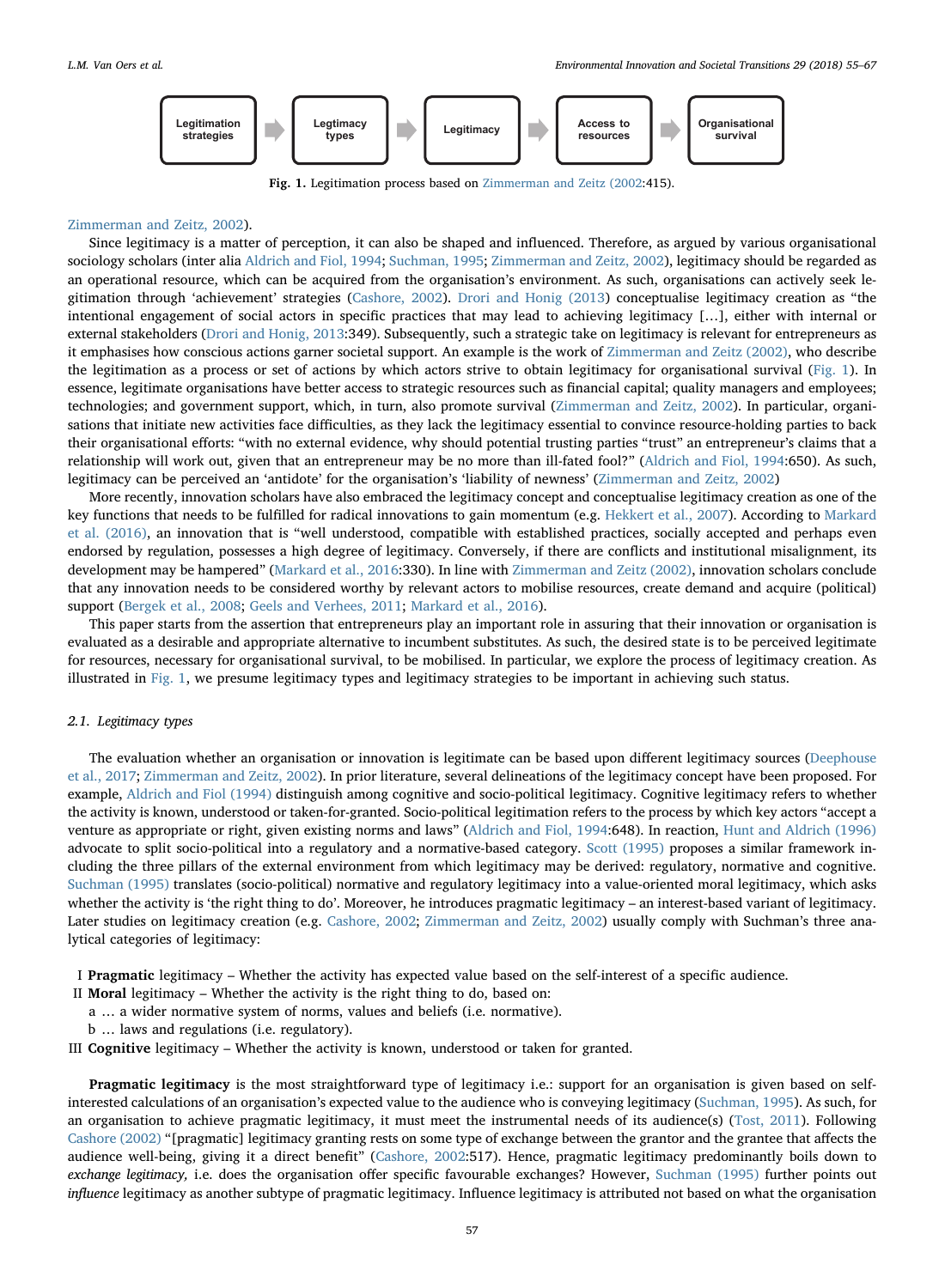actually does for the audience, but instead on how responsive the organisation is to its larger interests, i.e. is the organisation committed to try and serve your interests? [\(Suchman, 1995\)](#page-12-26). Hence, the main source of pragmatic legitimacy lies within an organisation's immediate audience, which benefits from the organisation or its activities.

Moral legitimacy does not rest on "judgments about whether a given activity benefits the evaluator but rather on whether the activity is the right thing to do in general" [\(Suchman, 1995;](#page-12-26) 579). In particular, it demands activities to respect broader societal institutions – if there are conflicts, innovation development may be hampered ([Markard et al., 2016\)](#page-12-36). [Scott \(1995\)](#page-12-34) describes institutions as the normative and regulative structures of society that provide stability and meaning to social behaviour. In a similar vein, moral legitimacy, as proposed by Suchman, is based on a positive normative or regulatory evaluation of the organisation and its activities [\(Cashore, 2002;](#page-11-5) [Suchman, 1995](#page-12-26); [Zimmerman and Zeitz, 2002\)](#page-12-28). Normative legitimacy (or socio-political ([Aldrich and Fiol,](#page-11-1) [1994\)](#page-11-1)) is achieved when an organisation gains an appropriate or desirable assessment in terms of visibly endorsing and implementing "the norms and values of society or from a level of the societal environment relevant to the new [organisation]" ([Zimmerman and](#page-12-28) [Zeitz, 2002](#page-12-28):419; [Suchman, 1995](#page-12-26)). Consequently, to access resources, it is important that an organisation addresses the norms and values held by resource-holding parties. Moreover, regulatory legitimacy is a "generalised sense that the new venture is operating according to the letter and the spirit of laws and regulations" ([Scott, 1995](#page-12-34):418). In particular, governments, credentialing associations, professional bodies and even powerful organisations create such formal rules and standards ([Zimmerman and Zeitz, 2002](#page-12-28)).

In general, actions of an organisation can be evaluated according to two sub-types of moral legitimacy: consequential and procedural moral legitimacy ([Suchman, 1995](#page-12-26)). Consequential moral legitimacy refers to the assumption that "organizations should be judged by what they accomplished" ([Suchman, 1995](#page-12-26):580). These outputs are socially defined and do not exist in a concrete sense ([Meyer and Rowan, 1977](#page-12-40)). For example, it is not the pollution of the agricultural sector but rather the evaluation of such a pollution by its audience. Procedural moral legitimacy focuses on an organisation's routines and whether these are socially accepted and just. This type of moral legitimacy is most significant when outputs are hard to measure or when cultural beliefs praise certain methodologies [\(Suchman, 1995](#page-12-26)).

In addition to pragmatic interests and moral motivations, organisations can acquire a knowledge-based cognitive type of legitimacy. Markard [et al. \(2016\)](#page-12-36) argue that the cognitive dimension of legitimacy refers to the accepted understanding of an innovation and its purpose. [Suchman \(1995\)](#page-12-26) describes two sources of cognitive legitimacy: comprehensibility and 'taken-for-grantedness'. An organisation is comprehensible when the audience understands the organisation's activities ([Cashore, 2002](#page-11-5)). Taken-for-grantedness is achieved when "for things to be otherwise is literally unthinkable" ([Suchman, 1995](#page-12-26):583). Here, the evaluator does not have to support the organisation, but accepts the organisation or activity as being inevitable: the existence of the organisation is taken for granted.

#### 2.2. Legitimation strategies

Given the importance of legitimation and subsequent legitimacy types for organisations and innovations, scholars have explored means through which entrepreneurs can cultivate legitimacy ([Cashore, 2002](#page-11-5); [Markard et al., 2016](#page-12-36); [Zimmerman and Zeitz, 2002\)](#page-12-28). The literature describes three 'legitimation strategies' by which organisations can pro-actively increase their legitimacy: conforming to the environment, selecting amongst environments, and manipulating the environment.

Conforming to existing environments is the easiest and least strategic way to acquire legitimacy [\(Suchman, 1995](#page-12-26); [Zimmerman](#page-12-28) [and Zeitz, 2002](#page-12-28)). In its most general form, legitimacy is the social acceptance resulting from adherence to existing norms, values, expectations and definitions ([Bergek et al., 2008\)](#page-11-6). Organisations can choose to conform when rules, norms, values, procedures, structures and so on are well established and legit (ibid). An organisation can garner pragmatic legitimacy through conformity by meeting instrumental demands, and moral legitimacy by conforming to altruistic ideas or regulations. Moreover, organisations can acquire cognitive legitimacy by aligning their innovation to established modes or standards [\(Cashore, 2002;](#page-11-5) [Suchman, 1995](#page-12-26)). As such, cognitive legitimacy can be achieved through codifying informal procedures (formalisation), or linking activities to external definitions of competence (professionalisation).

If an organisation is reluctant or unable to conform to the existing environment, it can also select a favourable environment (market or geographical location) to acquire legitimacy [\(Suchman, 1995](#page-12-26); [Zimmerman and Zeitz, 2002](#page-12-28)). In particular, this refers to catering a selective group that grants the organisation legitimacy "as it is" without demanding changes. Acquiring pragmatic legitimacy through selection is commonly a matter of market research. Or, as understood by Suchman, an organisation "must identify and attract constituents who value the sorts of exchange that the organisation is equipped to provide" ([Suchman, 1995](#page-12-26):589). The acquisition of moral legitimacy through selection depends largely on the goals an organisation sets for itself. Cognitive legitimacy can be achieved by selection of e.g. certifications or accepted definitions in communication [\(Suchman, 1995](#page-12-26)).

Finally, an organisation can **manipulate** their environments in attempt to acquire legitimacy. This is the most strategic way to garner legitimacy. If an innovation differs substantively from prior practices, then manipulation is a viable strategy ([Suchman, 1995](#page-12-26)). In order to garner a legitimate status, innovators must actively disseminate new explanations of social reality and new ideas of what constitutes legitimate behaviour ([Aldrich and Fiol, 1994;](#page-11-1) [Cashore, 2002](#page-11-5); [Suchman, 1995](#page-12-26); [Zimmerman and Zeitz, 2002](#page-12-28)). As such, organisations must work on achieving consistency between the organisation and its environment. Pragmatic legitimacy through manipulation is predominantly achieved by means of advertising i.e. persuading specific audiences to value particular offerings ([Suchman, 1995](#page-12-26)). Manipulating moral grounds is more difficult ([Suchman, 1995](#page-12-26)). Performance demonstrations (e.g. technical success) may establish new grounds for moral legitimacy (ibid). More promising is a collective action of organisations that jointly preach for a morality in which the innovation is evaluated as socially desirable [\(Aldrich and Fiol, 1994](#page-11-1)). For example, rules and regulations can be manipulated through (collective) lobbying efforts. Organisations can also acquire cognitive legitimacy through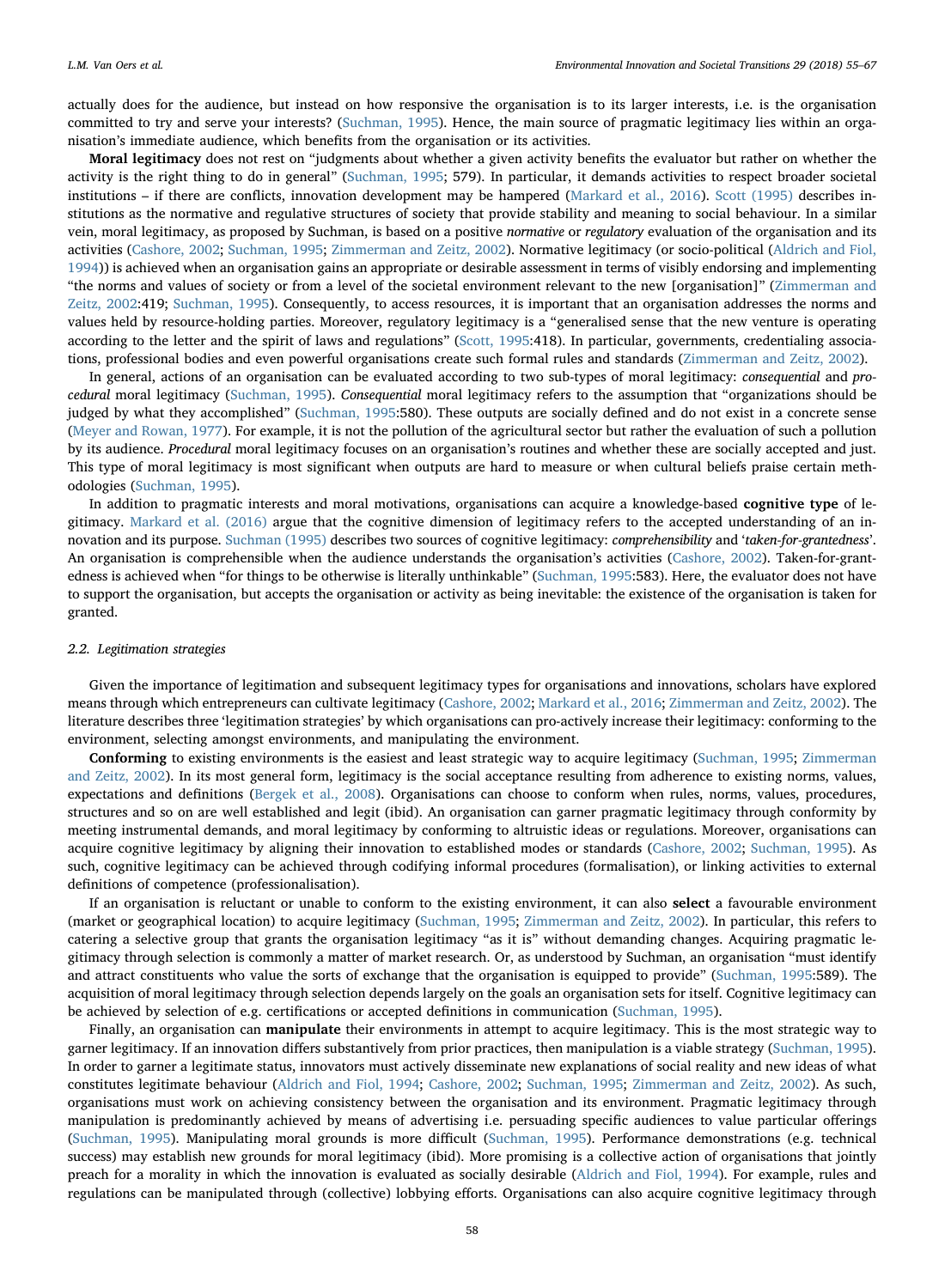manipulation ([Cashore, 2002;](#page-11-5) [Suchman, 1995\)](#page-12-26). To illustrate, comprehensibility can be promoted through "popularisation" and taken-for-grantedness by means of "standardisation" [\(Suchman, 1995\)](#page-12-26). In this way, organisations seek to create new myths in society and become institutional entrepreneurs [\(Aldrich, 2011](#page-11-7); [Meyer and Rowan, 1977\)](#page-12-40).

## <span id="page-4-0"></span>3. Methodology

This paper takes a qualitative approach in exploring legitimacy creation in grassroots organisations. Its theoretical roots draw on the characterisation of legitimacy type and legitimation strategy, while its empirical focus is on the case of community supported agriculture (CSA). In particular, we aim to unravel legitimation in Dutch CSAs.

## 3.1. Case description

The selected grassroots case is community supported agriculture (CSA) in the Netherlands. CSAs are community-based food cooperatives that endeavour to shorten food supply chains thereby re-connecting farmers and consumers ([Cone and Myhre, 2000;](#page-12-41) [Flora et al., 2012\)](#page-12-42). A unique feature of CSA is that members purchase shares of the harvest before the start of the growing season and through this they ensure the operating budget of the farmer ([Balázs et al., 2016](#page-11-2); [Brown and Miller, 2008](#page-11-3); [Cone and Myhre, 2000;](#page-12-41) [Kneafsey et al., 2013](#page-12-43)). As such, the risks and benefits of farm production are shared collectively within the community. For example, if there is a poor harvest e.g. due to unfavourable weather conditions everyone gets less – not just the farmers. Shares generally cost several hundred euros [\(Brown and Miller, 2008\)](#page-11-3). In return, members receive a portion of weekly available fresh produce and they have access to the farm. Depending on the organisation of the specific farms, members assist the farmer in several ways e.g. with planting, harvesting and delivering food produce ([Cone and Myhre, 2000\)](#page-12-41). Moreover, members can also assist in matters such as organising community activities, making financial decisions for the farm or sending out newsletters (ibid). In some cases, this commitment is expected from them as part of their membership, while other organisational forms imply working with non-member volunteers. In general, CSAs attempt to build social communities around the growing and eating of food [\(Bloemmen et al., 2015;](#page-11-8) [Kneafsey et al., 2013\)](#page-12-43). Following [Balázs et al., \(2016\)](#page-11-2), this implies building "reciprocity-based social relations where conventional economic roles (such as producer and consumer) turn to social ones (members of a community) and, consequently, non-price considerations take on greater importance than in conventional market exchanges" ([Balázs et al., 2016](#page-11-2):101).

CSA was first introduced in the Netherlands in 1996 [\(Oosterwaarde, 2013\)](#page-12-44). Inspired by experiences in the United States, Jolien Perroti aided the initiation of both the Oosterwaarde (1997) and the Aardvlo (1998). In the same period, a third Dutch CSA the Nieuwe ronde was set-up, modelled on self-harvest farms in England (ibid). Dutch CSA gained momentum around 2012 and within a time-span of 5 years, the sector grew significantly, reaching a total of 37 farms in [2](#page-4-1)017<sup>2</sup>. Dutch CSA farms are diverse in their design and approach. Most are farmer-initiated and require self-harvest. Some farms work with boxes or bags for delivery of their produce. Depending on the selected distribution model, members can either collect their vegetables at the farm or at private distribution points. Most farmers, however, invite members to visit their farm. Boxes can be collected once a week, while self-harvest farms allow members to come and get their produce multiple times a week at set dates or at one's convenience. In general, all CSAs grow a large variety of vegetables (> 30). Many also offer herbs and small fruits and some farms offer additional produce such as eggs and flowers. Most CSAs are able to supply during the course of approximately 35 weeks. The majority of Dutch CSA farms are located in highlyurbanised areas such as the Randstad. Compared with other countries, Dutch CSA farms are relatively small, generally having no more than 2 ha of farmland. These small farms are well-suited for self-harvest. The three largest Dutch CSA farms (∼14 ha) deliver their produce in boxes and are located further away from a city.

In the study of legitimation in grassroots organisations, CSA in the Netherlands represents a 'critical case study' ([Yin, 2013](#page-12-45)) as it embodies the characteristic that make the creation of legitimacy indispensable: the organisations involved are young ([Delmar and](#page-12-25) [Shane, 2004](#page-12-25)) and the sector is in its formative years ([Aldrich and Fiol, 1994](#page-11-1)). In addition to difficulties stemming from such a nascent status, CSAs, proposing a fundamentally different mode of food provisioning, need to navigate in an incompatible institutional environment and are, thus, required to have a strong narrative on why they should exist. The Netherlands is globally renowned for its innovative agri-food technology and a beacon of efficient farming practices to other countries. As formal and informal institutions are aligned with these perspectives on agri-food innovation, CSA entrepreneurs need to legitimise their 'alternative' to 'conventional' mode of food provision to raise capital and support. The uphill battle of Dutch CSAs in acquiring legitimacy should therefore provide us with invaluable information on grassroots organisational survival and the role of grassroots entrepreneurs in assuring such survival.

#### 3.2. Operationalisation and data collection

In trying to understand legitimation in the grassroots realm we distinguish between two main research goals. First, we aim to understand what type of legitimacy is sought by the CSA. This paper focuses on the pragmatic, moral (normative and regulatory) and cognitive types of legitimacy distinction. Second, we explore which legitimation strategies entrepreneurs use i.e. conforming, selecting or manipulating. However, these goals are inevitably related: CSA entrepreneurs need to deploy a certain strategy to garner a certain type of legitimacy.

<span id="page-4-1"></span><sup>2</sup> A survey was distributed via e-mail to gain contextual information on current Dutch CSA. 29 of the 37 identified Dutch CSAs (2017) completed the survey.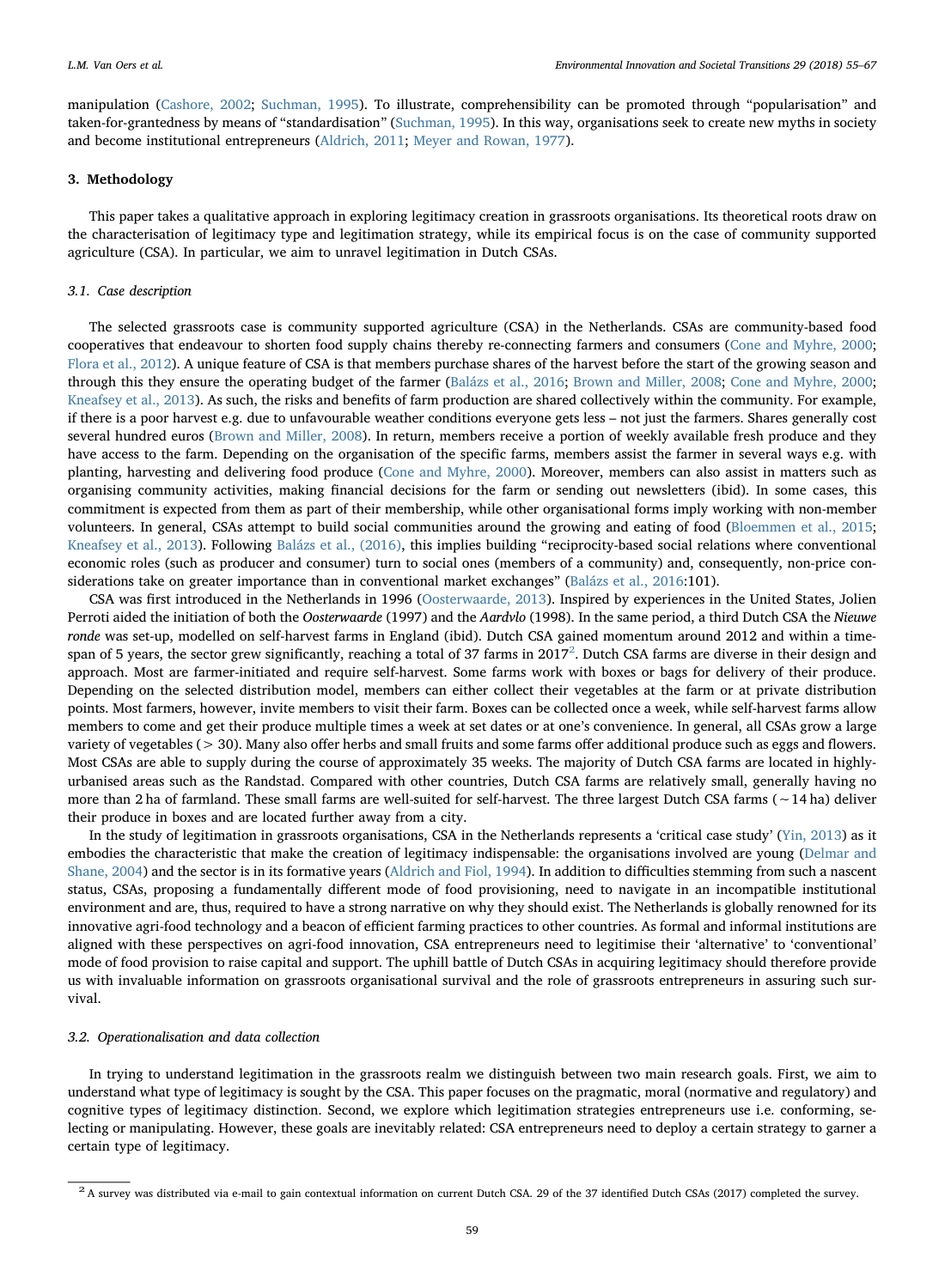Identification of interviewees for this study was a two-tier process in which purposive sampling of initial interviews was complemented by means of 'snowball sampling'. During the project, 37 Dutch CSAs were identified, of which 25 agreed to an interview. Subsequently, the CSAs in our sample represented almost 70 percent of the identified Dutch CSA sector (as of 2017). In total, 25 qualitative in-depth interviews were conducted in the course of three months (January–March 2017). On average, each interview took 55 min. While the data gathered from these interviews represent a single point of experience, the collective view of all interviewees allows for the identification of patterns in legitimacy creation ([Walker, 1997](#page-12-46)). As such, no statements regarding specific CSAs were made and all quotes were presented anonymously – all respondents were assigned an A–Y randomly.

## 3.3. Data analysis

After data collection, the aim was to reveal insights from the collected interview data through the successive process of data reduction, data comparison, drawing conclusions and reflection. Data was prepared for analysis with the use of 'Nvivo' coding software. Codes were developed in advance in accordance with the concepts in the operationalisation tables. More specifically, three parent nodes were created, corresponding with each legitimacy type. Subsequently, three child nodes were created for each legitimacy type to store information regarding achievement strategies. As such, an overview of strategic actions of an entrepreneur per legitimacy type was developed.

During the coding process, we remained as close to the data as possible to ensure in-depth understanding of underlying processes of legitimacy creation. Such an 'interpretivist' approach helped to grasp the subjective meaning of social actions. Once all interviews had been coded, topic biographies per code were made to examine coherence among respondents i.e. data comparison. Here, all quotations were listed which received the same code. Once in the same place, one can easily look for similar or conflicting opinions, uncover issues or generate new ideas. As such, concepts and emerging patterns of legitimacy creation can be deduced from the interviews. This step is essential for drawing generic conclusions and avoiding theoretical deductions that are distinctive to a specific CSA under study ([Yin, 2013](#page-12-45)). Comparison continues until theoretical saturation was reached. Finally, the reliability of the main findings and conclusions was discussed with two experts, selected based on their experience with CSA in the Netherlands. The next section describes the results which are subsequently analysed in Section [5](#page-9-0).

## <span id="page-5-0"></span>4. Results: legitimacy types and strategies in Dutch CSAs

This section provides insights in the legitimation process of Dutch community supported agriculture (CSA), with the aim of increasing our wider understanding of grassroots organisational survival. In particular, we describe the different sources upon which legitimacy is granted and actors' attempts to create legitimacy for their activities. Sections [4.1](#page-5-1)–[4.3](#page-8-0) respectively provide insights in pragmatic, moral and cognitive legitimacy and associated legitimation strategies.

## <span id="page-5-1"></span>4.1. Pragmatic legitimacy and related strategies

Organisations can garner pragmatic legitimacy through provision of favourable exchanges or by addressing their audience's larger interests. All studied CSAs have similar terms of exchange: interested members purchase a share ('subscription') and in return receive local and fresh produce. Generally, these shares are purchased before the start of the harvesting season. Most Dutch CSAs evolve around self-harvest, a distribution model that requires members to harvest their own produce at the farm. Other CSAs work with boxes (bag, baskets) that can be collected at the farm or a centralised pick-up point. The weekly deliverables are determined by the farmers' planting decisions, weather impacts, seasonal and local constraints. As such, exchange in CSA differs from conventional food provisioning.

# "Some people unsubscribe after the first year as CSA doesn't suit them. They want to be able to choose their own vegetables. At our farm they have to make do with what they get. For some members this is a burden, for others it is part of the charm as it stimulates creativity" [Interview Y]

Initially, much of the pragmatic legitimacy is framed on CSA activities aligning with increasing consumer demands regarding the quality, traceability and environmental friendliness of food products and processes. Although the provision of fresh, organic and local produce is an important aspect of the CSA's continuity, these tangible offers are not the sole nor dominant reason why people convey pragmatic legitimacy to CSAs. Though necessary to survive, CSAs go beyond being mere food suppliers and offer additional benefits to their audience. These immaterial benefits such as 'being part of a community'; 're-connecting with nature'; 'being outdoors'; and 'learning about food and farming' generally ascend the expected value of having access to quality produce and are often mentioned as the prime motivation for member participation. Concurrently, members reportedly join a CSA for reasons other than direct benefits including 'being part of a transition'; 'supporting local food/local entrepreneurs'; and 'doing something positive/useful'.

"At a certain moment we asked our members: why are you a member? Because we want to eat organic vegetables they responded. So, I replied: you can also get organic vegetables at the supermarket. As such, we asked them again: why are you a member? Finally, we discovered why. It is the combined value of being connected to a farm; being able to voice your opinion and the possibility to support a small and local farm that makes them decide to become a member instead of buying organic at the supermarket" [Interview G]

While the decision to participate is often based on the expected value of having access to organic, local and fresh produce, most members continue participations for the social benefits the CSA offers. Many respondents argue that these social benefits have even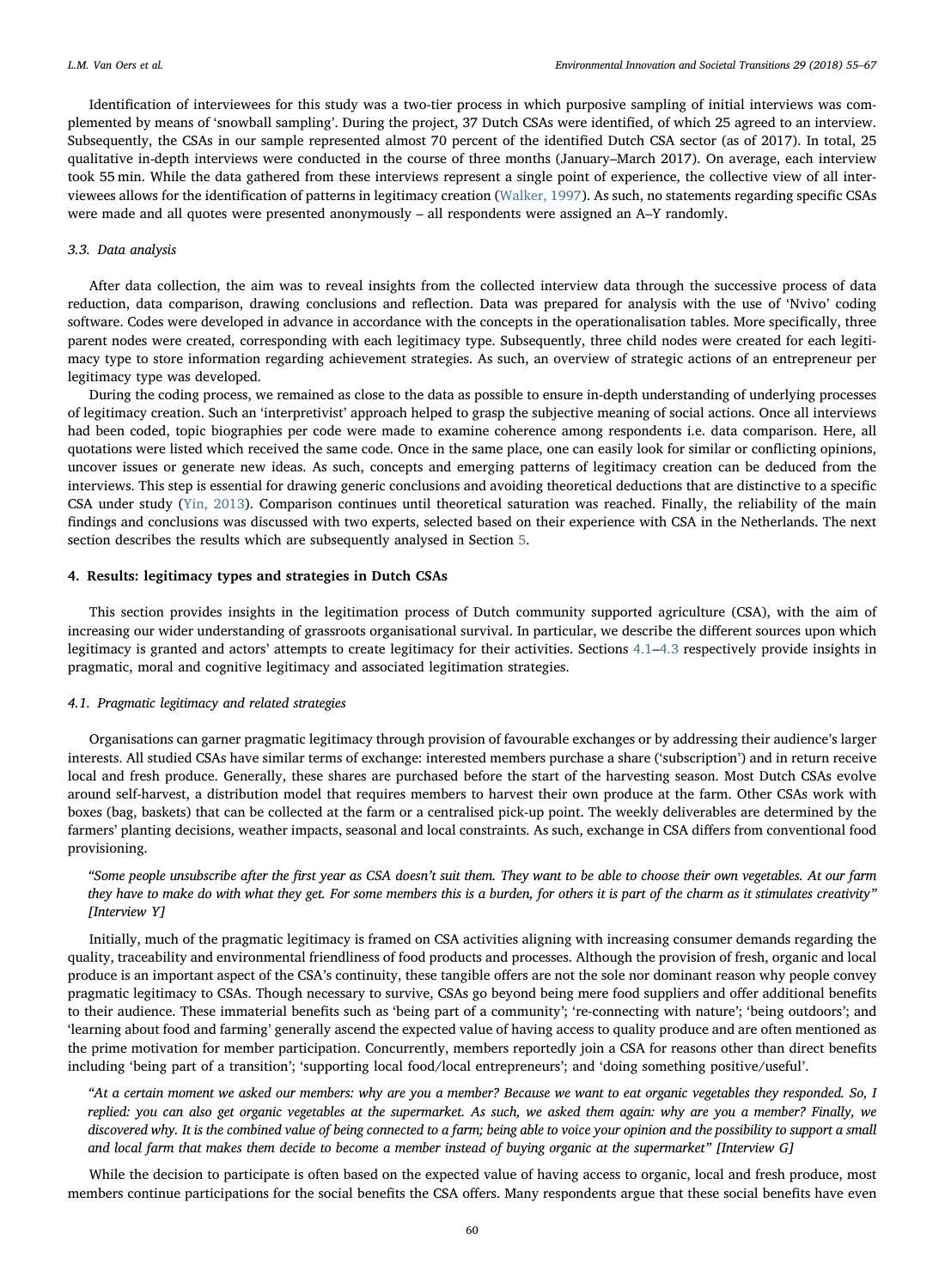shown to make up for poor harvest. In other words, pragmatic legitimacy of the CSA does not decrease in case of poor harvest resulting from unexpected events, such as poor weather conditions or diseases – as long as the social benefits are still in place.

To enhance the pragmatic appreciation of the CSA, respondents indicate the importance of attracting members that value these immaterial exchanges. As such, a selection strategy allows entrepreneurs to increase chances of legitimation. 'Friendly audiences' that have been mentioned are for example parents with small children, as CSAs allow them to educate their children on food and farming; people that used to have their own vegetable garden but were forced to stop due to time constrains or physical limitations or and advocates of sustainable lifestyles. In particular, respondents stress the importance of attracting people who are committed to be community members instead of mere food consumers. In turn, this member/consumer dichotomy calls for a clear articulation of what being a member entails.

"Members support your initiative and consumers get what they need. Consumers do not offer support, maybe financially but definitely not when something goes wrong or when help is needed […] Those who do not understand what it takes to be a member generally leave after a bad year  $- I$  am glad they do" [Interview I]

In another example of selection as a strategy, respondents have indicated that being located within or near a city (most preferably reachable by bike) is most favourable as CSAs allow urban dwellers to (re)gain access to the farmland. However, at any location, CSAs need to discover what works within their locality and notice unmet local needs. Moreover, CSAs can decide to select other activities to complement the CSA farm. Complementary functions that have been mentioned are care, education and recreation. Here, CSAs consciously decide to combine two or more functions on the farm to attract new audiences that value the sorts of exchange that the farm offers. As such, multi-functionality of the farm becomes an important aspect to acquire pragmatic legitimacy.

In addition to selection strategies, CSA entrepreneurs may also use' manipulation strategies' to convince audiences to value their exchanges. For example, many inform potential members on the true costs of conventional farming, i.e. estimates of hidden costs to natural environment and human health. Many consumers have become estranged from food and farming and lack an understanding of food pricing. Here the aim is to convince potential members that the financial contribution is not expensive but inevitable for a sustainable food system. Besides education on food pricing, CSAs also explain the appearance of their vegetables and why they look different from regular products in the supermarkets. Aforementioned conceptions of food and food production are strongly embedded in dominant food systems. As such, to safeguard pragmatic legitimacy, respondents argue the importance of explaining, and when necessary, educating their audiences in order to manage expectations.

"We had a very good first season and our members were very positive. The second year was worse and, although disappointing, it allowed me to explain the core elements of CSA. One year you can harvest a lot while other years you must settle with less. But you will always have something to eat – that's how nature works. That's what's wrong with the current food system [Interview I]

In general, respondents argue that the CSA's immaterial and indirect benefits are especially clear to those members who have a personal connection with the farm. Consequently, apart from being only a farmer, most CSA entrepreneurs also envision themselves as hosts and organise social events that promote relationships and community building. Most of the respondents actively invest in activities/events that support bonding among members their relationship to the farm e.g. recurring harvesting events and on-farm diners, but also regularly newsletters with personal stories or recipe exchanges. According to the interviews, these additional features of the farm, aside from market-exchange, increase chances of legitimation by CSA members. As such, this exemplifies a 'manipulation' strategy.

Along the years of operations, CSA entrepreneurs use a 'conform' strategy to safeguard positive evaluations of exchange. CSAs strongly endeavour to listen and consider their member's needs and desires. These surveys can result in direct pragmatic legitimacy as farmers can consider changes for next year's cultivation plan or regarding social events. In addition, such built-in mechanisms of feedback and joint-decision making have been argued to increase legitimacy in general. Allowing members to voice their opinions, serves the overall aim of CSAs to involve members in the process. Moreover, as members are part of – and in some cases, have control over processes on the CSA, their understanding on why their desires can or cannot be met, enhances. As such, legitimation seems to grow along with the audiences' understanding of the CSA. During their membership, members learn a lot about organic farming and the amount of work it entails. For example, they personally experience the effect of weather conditions on crops and become familiar with varieties of vegetable's size, shape and colours. This makes that pragmatic legitimacy is more durable and CSAs do not have to constantly react to the environment from which it acquires legitimacy. As such, pragmatic legitimacy is associated with confidence and trust in CSA deliverables. Those outside the community, as argued, are more likely to grant pragmatic legitimacy when CSAs prove to be continual and consequently, municipalities, foundations and other parties want to know what is in it for them. Many respondents felt they had to constitute themselves as a serious party within their locality. It seems to take a couple of years for external audiences to understand what favourable exchanges the CSA offers and how its activities adhere to larger interests of e.g. local agenda setting regarding green and social development of the suburbs. In this light, legitimation of CSA activities proves to be more difficult as is the case with CSA members. While aforementioned benefits of CSAs are swiftly understood by members because of their close relation to the farm, these benefits remain largely invisible and misunderstood to external audiences. In particular, social benefits and the societal function of the CSA are valued insufficiently. As an explanation, such immaterial benefits can only be understood by way of experience and prove to be difficult to translate in concrete results. Moreover, CSA entrepreneurs indicate to struggle with initial framings such as 'romantic'; 'idealistic' or 'adorable', that need to be challenged continuously in attempt to acquire serious attention from those outside the community. Consequently, many respondents underline the importance of building a good and mature reputation to attract external audiences.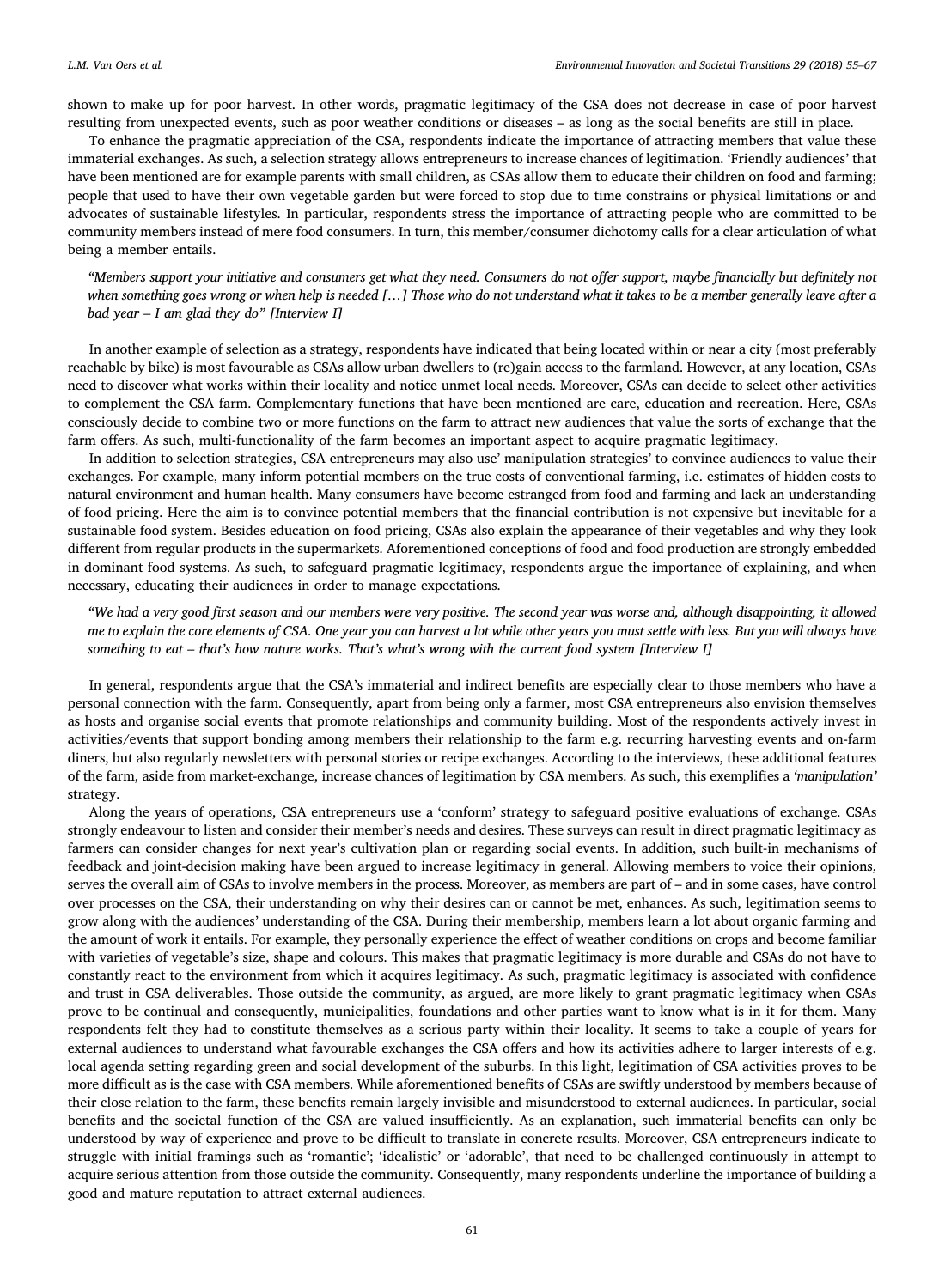# 4.2. Moral legitimacy and related strategies

Moral legitimacy entails the evaluation of the CSA and whether it 'does the right thing' considering general laws, rules and regulations (regulative) or norms, values and accepted societal routines (normative). Here, legitimation does not reflect whether the CSA benefits the evaluator but rather constitutes a general belief that the CSA promotes societal welfare and complies with broader societal institutions. Our respondents specifically highly value normative moral legitimacy and regulative moral legitimacy seems of limited use in understanding the legitimation process.

## 4.2.1. Normative moral legitimacy

Moral legitimacy is predominantly derived as the CSA pioneers an alternative economic system that proposes renewed ways of organising, doing and thinking based on increasing important norms and values. For example, sustainability ambitions of Dutch CSA seem to constitute a large part of their moral legitimacy. Audiences value that CSAs 'grow for real demand thus limit food waste'; 'employ organic agricultural practice'; 'restore and recover (farm)-land' and 'provide green in the city'. Moreover, respondents mention that socio-economic ambitions of the CSA result in moral appreciation. Amongst others, their audiences generally applaud that the CSA are 'sheltered environment for volunteers who need extra care'; 'allows the farmer a fair income and gain independence from formal financial institutes' and that the CSA 'teaches children about food production'. In addition, CSAs reportedly conform to other growing societal values. In times of alienation, values such as 'supporting inclusion' or 'bringing people together' and 'bridging population groups' are much appreciated. In another example of moral legitimacy, CSAs are responsive to dynamics of decentralised governance and the participatory society. As a result of dissatisfaction with top-down measures, Dutch citizens increasingly wish to take matters into their own hand and CSAs encourage these citizens to find alternatives to conventional forms of food provisioning.

"People find it compelling that we decided to take matters into our own hands. That we not only criticise conventional practices but actually show that things can be different. In a very concrete way we show that it is possible to have impact." [Interviewee M]

Finally, CSAs also align to cultural values through growing traditional Dutch and regional varieties of vegetables. Overall, CSAs garner legitimacy as they 'conform' to norms and values that have become increasingly important to Dutch citizens.

Next to conforming, interviewees indicate the importance of deciding on a specific vision or goal and staying loyal to the ideals that underline them. Such a 'selection' ensures that the CSA appeals to the sentiment of relevant audiences. In line with aforementioned arguments on attracting members instead of consumers, goal-setting also aids expectation management – a CSA is more than a food outlet. During the initiative, most CSAs devote great attention to ensuring that its members have a solid understanding of organisational goals – why are we doing this and what do we want to achieve? It enables the CSA's audiences to understand moralities behind choices on the farm to allow for a fair evaluation of the CSA's 'righteousness'. Many respondents stress that it takes time and effort to create such new moral grounds for evaluation. However, once established, people have a healthier understanding of farm procedures and outcomes.

# "You really see that people become more aware of the total picture. For example, multiple members told us that they started to study weather forecasts differently – rain again? That's bad news for our carrots!" [Interview W]

As argued before, CSA outcomes, which are not seen immediately after the end of the activity, prove to be difficult to translate in concrete results. As a result, it takes several years for actors outside the network to understand what favourable exchanges the CSA offers (pragmatic). In the same vein, respondents indicate that demonstrating success is necessary for external audiences to righteously interpret whether the CSA promotes societal welfare. This seems to negatively affect CSA legitimation as external audiences search for impacts that can be measured objectively e.g. does volunteering at a CSA get people back to work sooner?

In turn, members generally prioritise procedures over tangible deliverables (pragmatic). As such, moral legitimacy in CSAs predominantly arises from visibly endorsing norms and values, deemed important by their direct audience. For instance, CSAs are unlikely to lose legitimacy if they have poor harvest due to e.g. plant diseases. However, the organisation is likely to lose legitimacy when pesticides are used to safeguard production – thereby discarding its ideology.

In general, respondents indicate that members trust them to 'do the right thing' and that their actions are authentic. Specific characteristics of CSA seem to facilitate the build-up of trust: approachable farms and farmers; open and transparent communication; and democracy and mutual respect. In particular, these characteristics create honest relationships and allow for self-evaluation regarding how and why things are done at the farm. Characteristically, CSA farms and farmers are accessible and approachable to members as well as external audiences. As a result, procedures on the farm can be experienced and observed directly. Embracing such an open and inviting culture garners moral legitimacy, as one can directly observe farm routines e.g. what type of seed is purchased or how farmland is maintained.

# "Members can always visit the farm and watch us while we're working. They can see exactly what we are doing and how we do it." [Interview R]

In addition, respondents highlight the importance of open and transparent communication to garner moral legitimacy. As exchange on CSA farms is a continual process between farmer and members, respondents conclude that in order to be perceived legitimate, transparent communication regarding outputs is key. Being honest about what happens on the farm and explaining why things happen, promotes moral legitimacy. This also entails open communication during more challenging times when procedures backfire.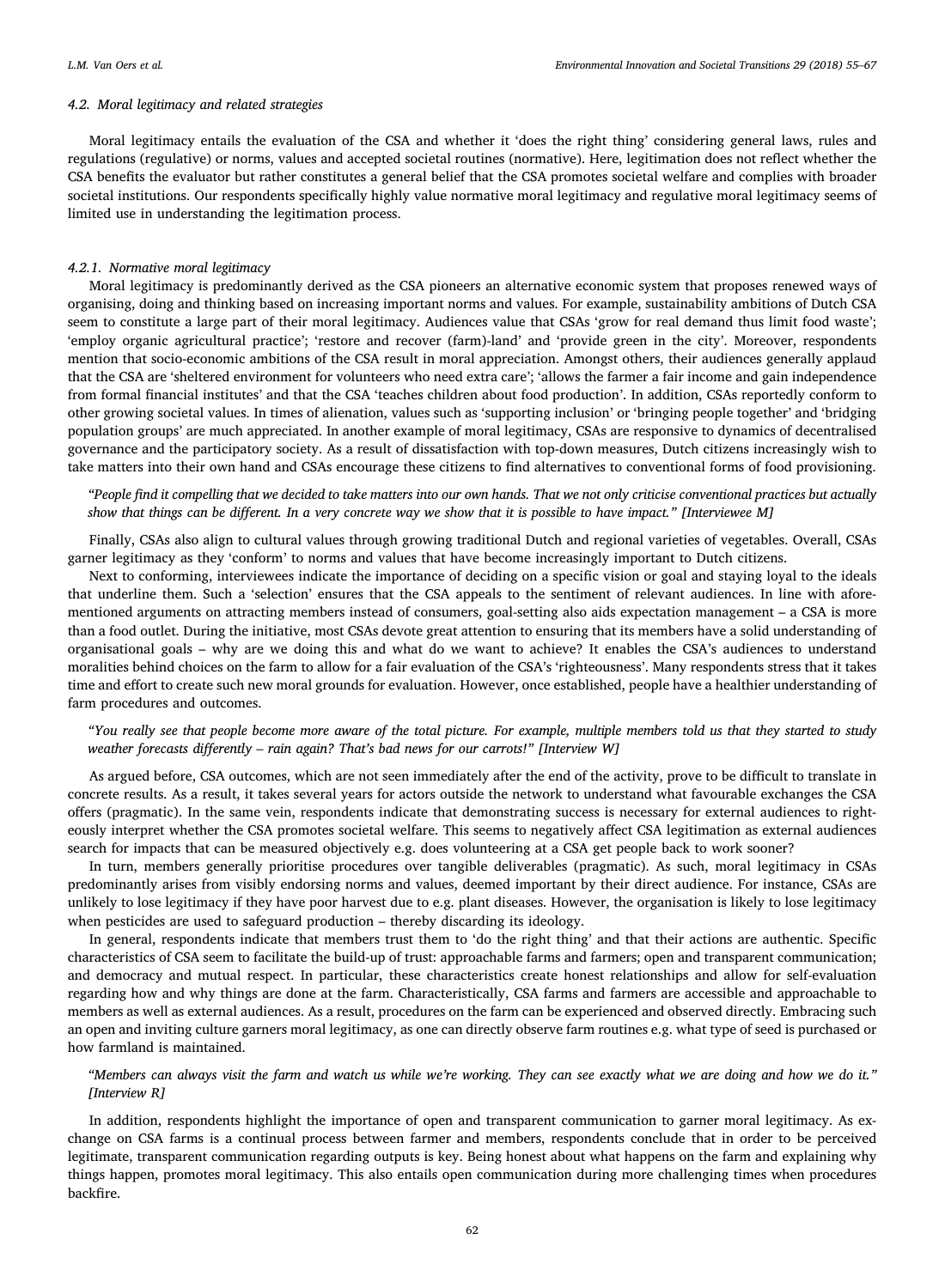"We explain everything. If for example there are lice in our lettuce because of the drought we explain that they can still eat it but need to wash it in salt water. If we do not explain, and it happens again, people might start to wonder what kind of famers we are. The funny thing is, if we explain it, people don't care and have no problem eating it." [Interview O]

Finally, democracy and mutual respect as core characteristics of a CSA, garner moral legitimacy. Members attain an important position and share responsibility of the farm. They work together with the farmer in a personal and informal manner. Characteristically, CSAs members and farmer share the risks and benefits of farm production which strengthens their relationship and allows for solidarity and mutual respect. Most CSAs have a few basic rules to regulate activities at the farm – trust among members and between the farmers is highly important. For instance, some CSAs completely refrain from communicating the amount of weekly produce per prescription thereby shifting focus to 'what do I need' instead of calculating 'what am I entitled to'.

"Certain crops are limited, such as red cabbage. As a result, we commonly have people asking: how many crops can I have? I never answer that question. I never tell them: you can take home three per person. Because if I would do so, people believe that they are entitled to three pieces even though they don't feel like eating red cabbage this week." [Interview K]

Mutual respect also means 'taking members seriously' and 'appreciating their effort'. Many interviewees indicate to include members in the innovation process. For example, most CSAs allow for joint-decision making and organise general assembly meetings that enable members to voice their opinion.

"Our members really appreciate that we give them the opportunity to voice their opinion. Only a few actually come to our meetings but everyone finds it appealing that it is possible, that we openly discuss matters with them." [Interview X]

## 4.2.2. Regulative moral legitimacy

In previous, moral legitimacy is normatively evaluated and socially bestowed. Additionally, organisations can acquire regulative moral legitimacy when operating according to the spirit of laws and regulations set by e.g. governments. In general, respondents argue that this type of legitimacy is not particularly relevant to CSAs as there are no set formal rules or standards they must comply to. There is no set definition of what it requires to be a CSA. Concurrently, this allows for CSAs to be creative in how they develop and to be adaptive to their own personality or own locality.

## <span id="page-8-0"></span>4.3. Cognitive legitimacy and related strategies

Cognitive legitimacy will be bestowed upon organisations or innovations that are understandable rather than considering if they are desirable. CSA is a relatively new phenomenon and rather unfamiliar term in the Netherlands. Respondents experience that, beyond specific circles, CSA still requires extensive explanation. Several reasons for the low societal understanding have been mentioned, among which the absence of an official Dutch CSA network; small number of CSAs in the Netherlands, and farmers being too busy at their own farm to engage in popularisation, have been mentioned most often.

In general, those who understand CSA are personally involved in a CSA. As such, cognition is intuitively established by means of experience. In this light, CSA seems unlikely to acquire a legitimate status purely based on cognition and requires closer evaluation. In a sense, this is precisely what CSA entrepreneurs wish to accomplish, namely, to avoid generalisation and thereby protect authenticity. According to the respondents, the value lies in creating understanding on what their CSA does and, more importantly, why. Being acquainted with the CSA term is less significant.

# "They [our members] don't really need to know the word CSA – that is completely irrelevant. But if they can tell me that our farm is fair, that they understand that they have to pay more to provide a fair income to the farmer, I would like that" [Interview H]

As argued before, CSA entrepreneurs have to cope with the issue of 'being taken seriously' and generally need to challenge initial beliefs of amateurism. Respondents mention that by conforming to established standards of competence, legitimacy as derived from external parties potentially grows. For example, they argue, legitimacy may be derived from having a professional look including an attractive and professional website and flyer. Moreover, some CSAs have formally organised themselves in an association or foundation. Such a formalised organisational form shows external audiences that the CSA has the ambition to be durable and thus beneficial for external support and resource mobilisation.

# "One of the reasons to set-up an association was the fact that it is a stronger representation towards for example municipalities if you sent the chairman of an association involving hundreds of people." [Interview E]

In general, miscues and misunderstandings hamper mobilisation of external audiences or at least require promotion of CSA. Promotion is generally limited to local events such as 'open farm days' to inform unaware audiences of their existence. Popularisation as a strategy to promote the comprehensibility of CSA is argued to cost a lot of energy – most respondents indicate that their own CSA demands all their time and effort. In addition, absence of an official Dutch CSA network is said to make it more difficult to engage in such activities. In general, respondents encourage the growth of the CSA sector in the Netherlands and are positive towards the upsurge of new initiatives. However, it seems important to be attentive when fundamental norms and values associated with CSA fade in the event of popularisation. Here, respondents underline the importance of protecting authenticity. In addition, popularisation proves to be challenging as no two CSAs are the same and emerging rules and protocols may not be able to capture the breadth of CSA initiatives.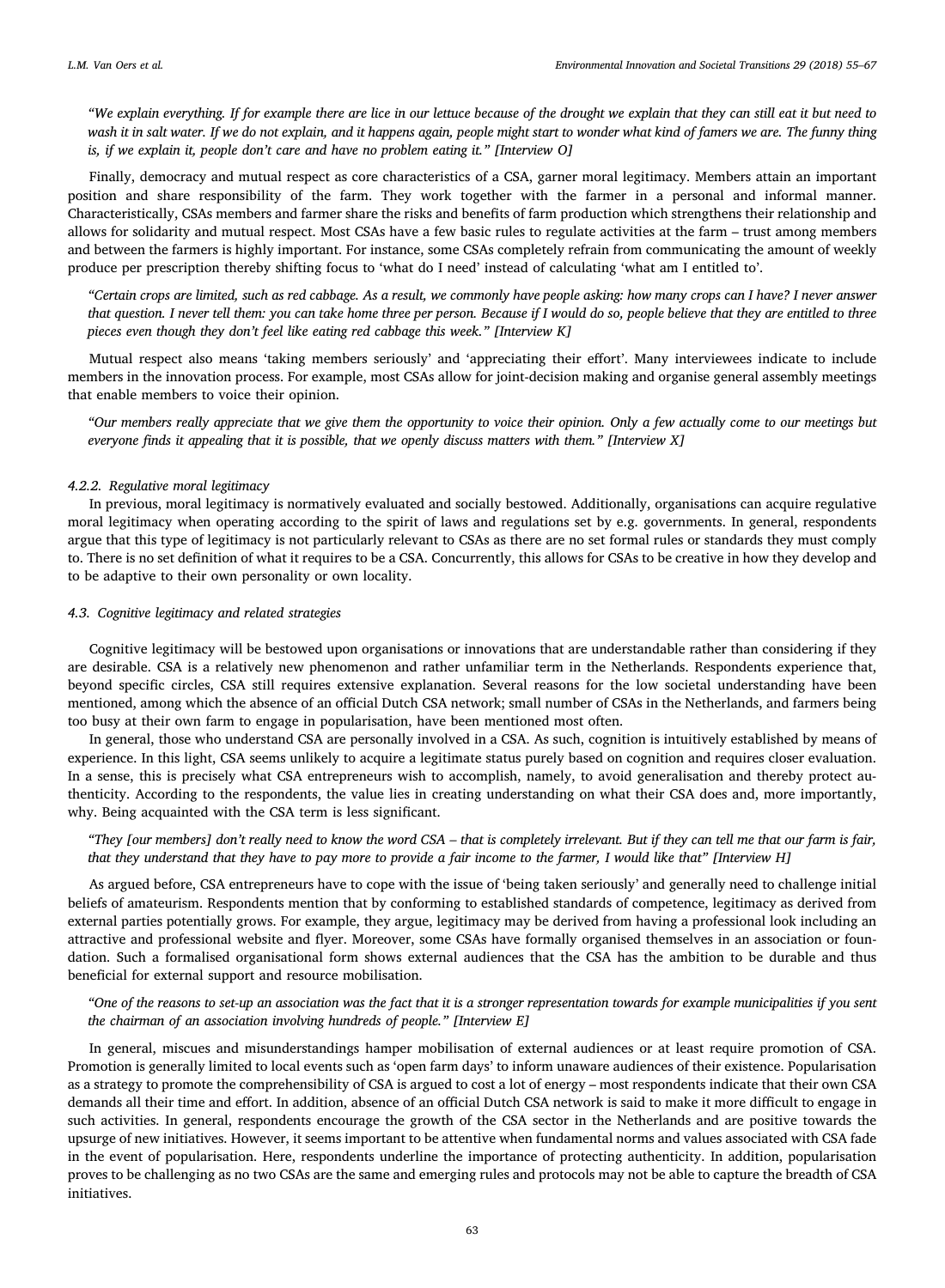"I am not sure if it would have value if CSA gains popularity. As things get more popular, you always have many initiatives who claim to be it but really aren't. [Interview O]"

In addition to comprehensibility, respondents were questioned on the 'taken-for-grantedness' of CSA, which describes the embedding of CSA in society. Most respondents indicate that CSA and CSA developments in the Netherlands are too premature and that, therefore, this type of legitimacy is highly unlikely to be bestowed on their organisation. However, they do mention to have achieved a significant level of embeddedness in their own locality.

Regarding selection, many of the respondents use similar taken-for-granted definitions to describe their CSA. They use specific words in external communications such as organic; Fairtrade; local; fresh; bonding and self-harvest. These words are familiar and have significance to certain audiences. Furthermore, in order to establish a cognitive base regarding aforementioned member/ consumer dichotomy, respondents emphasise words in external communication that accentuate the power of participants such 'shareholder'; and rather communicate 'contribution' instead of price. As such, CSA entrepreneurs use framing tactics to position their CSA.

In another example of selection, some CSAs are certified<sup>3</sup> organic (i.e. SKAL) and/or bio-dynamic (i.e. Demeter). Arguments behind certification are 'additional proof to external audiences that we are organic'; 'to support and stimulate growth of the organic sector'; 'to be part of a movement' and to 'change the sector from within'. In essence, it is used as a tool to garner legitimacy from audiences outside the community. Contrarily, respondents argue, certification does not garner legitimacy from their members. In general, the integrity of the CSA's produce is guaranteed by trust because of direct relationships that counteract anonymity. As such, members trust that farmers correctly execute routines and standards associated to organic production methods. This also explains why most of the studied CSAs are uncertified. Respondents that choose to withhold from certification criticise the complexity of the certification process that is associated with high costs, required paperwork and bureaucracy. Furthermore, some respondents argue that their view on sustainability is not compatible with certification standards.

Finally, CSA entrepreneurs can garner cognitive legitimacy through manipulation. In order for audiences to comprehend the CSA and its activities, CSA entrepreneurs seem to intervene in cognitive structures that steer people's perception of reality. For example, this entails challenging understandings on 'how vegetables grow' and 'the effects of seasons on food production'. As such, this highlights the importance of promoting and creating new knowledge about food and farming – shared within and outside the CSA's network. Consequently, this strategy resembles previously described manipulation in moral legitimacy to righteously appreciate CSA exchanges.

### <span id="page-9-0"></span>5. Analysis: the creation of legitimacy in Dutch CSAs

This section builds on our empirical description and provides analytical insights to legitimation in Dutch CSAs.

The legitimation process of CSAs is best described as a 'value-pragmatic' process where exchanges are assessed with moral considerations in mind. In particular, normative moral legitimacy and pragmatic legitimacy seem to influence each other. As the result of positive feedback loops, pragmatic appreciation coincides with the assessor's moral understanding of ways that go beyond economic exchange. As such, a 'moralisation of food provisioning' is witnessed. In particular, CSAs go beyond being mere food producers and immaterial benefits, such as 'being part of a community' and 're-connecting with nature', and predominantly explain why people join a CSA to have access to organic produce. Concurrently, our empirical description shows that direct experience and involvement are essential to understand and appreciate what the CSA delivers. Moreover, this close relation to the farm allows people to make value-judgements, regarding the desirability of the CSA, based on their own knowledge and personal experience. Subsequently, specific features of CSA, including open communication, authenticity, democracy and approachability facilitate the build-up of trust and stockpile legitimacy.

CSA entrepreneurs pursue different strategies to garner legitimacy from different audiences. These audiences can be roughly divided along two tiers: CSA members (inside) and those outside the CSA's network. As shown, CSA entrepreneurs predominantly work to gain legitimacy from their members. CSAs largely depend on their member's involvement to survive due to their role as private investors and all-round volunteers. This type of 'internal' legitimacy is supported by conforming to members' needs and allowing them to have a voice in food production. Ultimately, internal legitimacy is secured through the build-up of social capital i.e. the creation of social networks, building on reciprocity, trust and collective gains.

In relation to addressing different audiences, our research shows that selection is important, addressing the importance of 'having the right people aboard'. Respondents believe that their initiative requires members, not consumers. This member/consumer dichotomy reflects fundamental differences in being a grassroots member compared to more traditional, passive consumer roles. Concurrently, these new roles require CSA entrepreneurs to inform and educate their (potential) members. The results show that CSA proposes new 'rules of the game' underlying food production, which need to be understood to allow for a fair evaluation of the CSA's desirability. Therefore, audiences should assess the CSA's activities through a value-pragmatic lens, accepting that exchange entails more than an input-output balance.

Next to members, CSAs also rely on actors outside their community. Amongst others, they need to attract new members to ensure growth or cope with people leaving and might have to gain approval from (local) parties and municipalities. In particular, our

<span id="page-9-1"></span><sup>&</sup>lt;sup>3</sup> Third-party certification systems ensure produce integrity and aim to counteract dishonest trading. Hence, in order to be able to sell to e.g. organic supermarkets or restaurants, food suppliers need to be certified. In practice, as CSAs sell their products to their own members, certification is not obligatory as is the case in conventional food supply.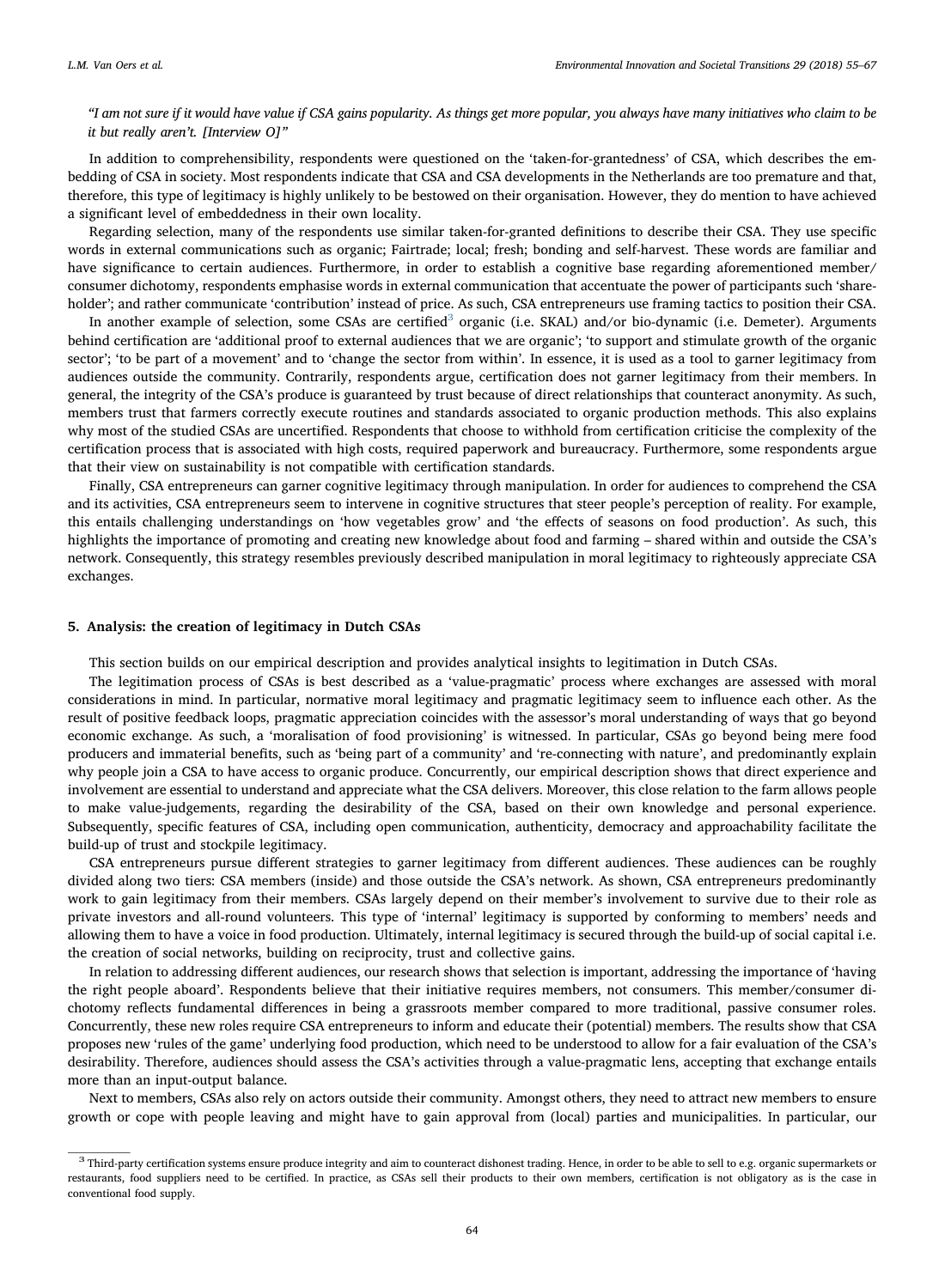research illustrates that these external audiences remain at a distance and, as they search for tangible deliverables, misunderstand CSAs (cognitive) and their deliverables (pragmatic) and impacts on social welfare (moral). As such, manipulation as a strategy is frequently mentioned in which CSA entrepreneurs constantly must prove themselves and justify their activities in broader institutional contexts. Finally, we deduce that legitimation of the CSA is farm-specific and we witness little collective and nationwide action in legitimacy creation. All respondents individually engage in strategies to create legitimacy for their farm and there is no overarching organisation that preaches or lobbies on behalf of CSA.

#### <span id="page-10-0"></span>6. Concluding remarks and reflection

This research was designed to shed light on legitimation in the grassroots realm, a process by which grassroots entrepreneurs strive to create legitimacy for their organisation. By unpacking micro-level-dynamics of legitimation in CSA, we targeted to advance scientific understanding of grassroots organisational survival and, more particular, the role of grassroots entrepreneurs in assuring such survival. We started this paper with the argument that organisational survival is not a given fact, as many grassroots entrepreneurs face political, social and economic difficulties in running their initiative (inter alia [Seyfang and Smith, 2007\)](#page-12-2). The case of CSA in the Netherlands nicely illustrates the complexity of legitimation in the grassroots realm and aids in understanding why and how grassroots organisations may gain legitimacy. In this section, we transcend our selected case and interpret our findings and their impacts in light of grassroots initiatives more broadly. We present three main conclusions.

Firstly, grassroots organisational survival seems to be associated with social capital building. In particular, this refers to social networks that consist of lasting relationships marked by reciprocity, trust and cooperation. In accordance with [Kalkbrenner and](#page-12-20) [Roosen \(2016\),](#page-12-20) our empirical description shows that a sense of community and trust are necessary to achieve a high acceptance of organisational activities. Grassroots entrepreneurs are strongly motivated to invest in the community to secure participation over time and, as such, protect exchanges through mechanisms that support bonding among members and the organisation. Concurrently, grassroots organisations generally embrace an innovation culture based on "democracy, openness, diversity, practical experimentation, social learning and negotiation ([Ornetzeder and Rohracher, 2013](#page-12-1):20). Members can easily assess whether the organisation's activities are just and usually convey legitimacy, based on direct, personal experiences. As a result, grassroots communities become self-sufficient communities where 'internal legitimacy' is highly durable, however, distancing those outside the community. This bears resemblance to Putnam's dimensions of social capital in which he distinguishes between 'bonding' capital generated by strong ties, and 'bridging' capital consisting of weak ties that complement or make up for loss of strong ties ([Putnam, 2000](#page-12-47)). As portrayed in our empirical description, miscues and misunderstandings may result in a lack of confidence in grassroots groups and the quality of their deliverables, which hampers mobilisation of external audiences. Therefore, and secondly, as the divide between internal and external audiences grows, long-term survival becomes challenging. If grassroots initiatives "wish to endure and be influential, they will need to draw into their negotiations wider interests and commitments" [\(Smith and Stirling, 2017:](#page-12-21)76). Moreover, external sources of support are required to succeed, as challenges regarding time, volunteers, and money are difficult to meet internally ([Seyfang et al., 2013\)](#page-12-22). As such, recent studies on grassroots communities proclaim "there is a limit to how much [grassroots] groups can achieve on their own" ([Seyfang et al., 2013:](#page-12-22)988). This illustrates the importance of Suchman's call to focus on legitimation in survival as grassroots entrepreneurs are required to engage in activities that ease external resource mobilisation. In addition, limiting the distance between the community and external audiences may aid external audiences' appreciation and understanding of grassroots initiatives.

Thirdly, performance indicators of grassroots communities appear to shift away from adhering to investor profits in market innovation and rather emphasise 'what difference does the organisation make', thereby acknowledging that legitimacy is granted beyond the expected benefit of a certain grantor-grantee exchange [\(Cashore, 2002\)](#page-11-5). As such, 'favourable exchanges' ([Suchman, 1995](#page-12-26)) seem to be assessed with moral considerations in mind i.e. value-based constructs of righteousness. Consequently, people are less inclined to evaluate grassroots communities based on what they deliver in turn for financial contribution, ascending more traditional input-output balances. This aligns with our proposed "moralisation of […] provisioning", which describes that new and possibly inconvenient terms of exchange (as compared with dominant systems of provision) still garner pragmatic legitimacy as a result of novel value-propositions. For example, our empirical case draws a compelling picture of CSA members who highly value expected benefits of 'being outdoors' and therefore agree with choice restrictions, up-front payment and weekly farm visits. Here, we align with research on consumer culture where consumption choices and behaviour are understood from a social and cultural point of view (as opposed to individual and economic choices). For example, our work aligns with [Thompson and Coskuner-Balli \(2007\)](#page-12-48) who conclude that unconventional systems of provision such as CSA sustain themselves in increasingly corporate-dominated sphere of food through "a confluence of economic, ideological and cultural factors that leverage anti-globalization sentiments in ways that […] provide a marketplace resource for consumers to co-produce feelings of enchantment" [\(Thompson and Coskuner-Balli, 2007:](#page-12-48)278). Likewise, the growing number of community energy projects in the Netherlands should be understood in light of normative, structural problems associated with centralised energy systems. For example, members of energy communities assign significance to (re-)gaining control over their energy production whilst coping with pragmatic inconveniences such as unstable supply. In conclusion, grassroots organisational survival thus seems to depend on whether its assessors understand 'the new rules of the game'. This, in turn, requires grassroots entrepreneurs to intervene in, thus manipulate, cultural structures that steer one's perception of reality and, more importantly, identify and attract constituents who value these new moralities and associated deliverables the organisation is equipped to provide.

The use of legitimation as a theoretical lens to further scientific understanding on grassroots organisations appears to be useful. The legitimacy concept, borrowed from organisational sociology sheds a new light on entrepreneurial strategies that clarify why and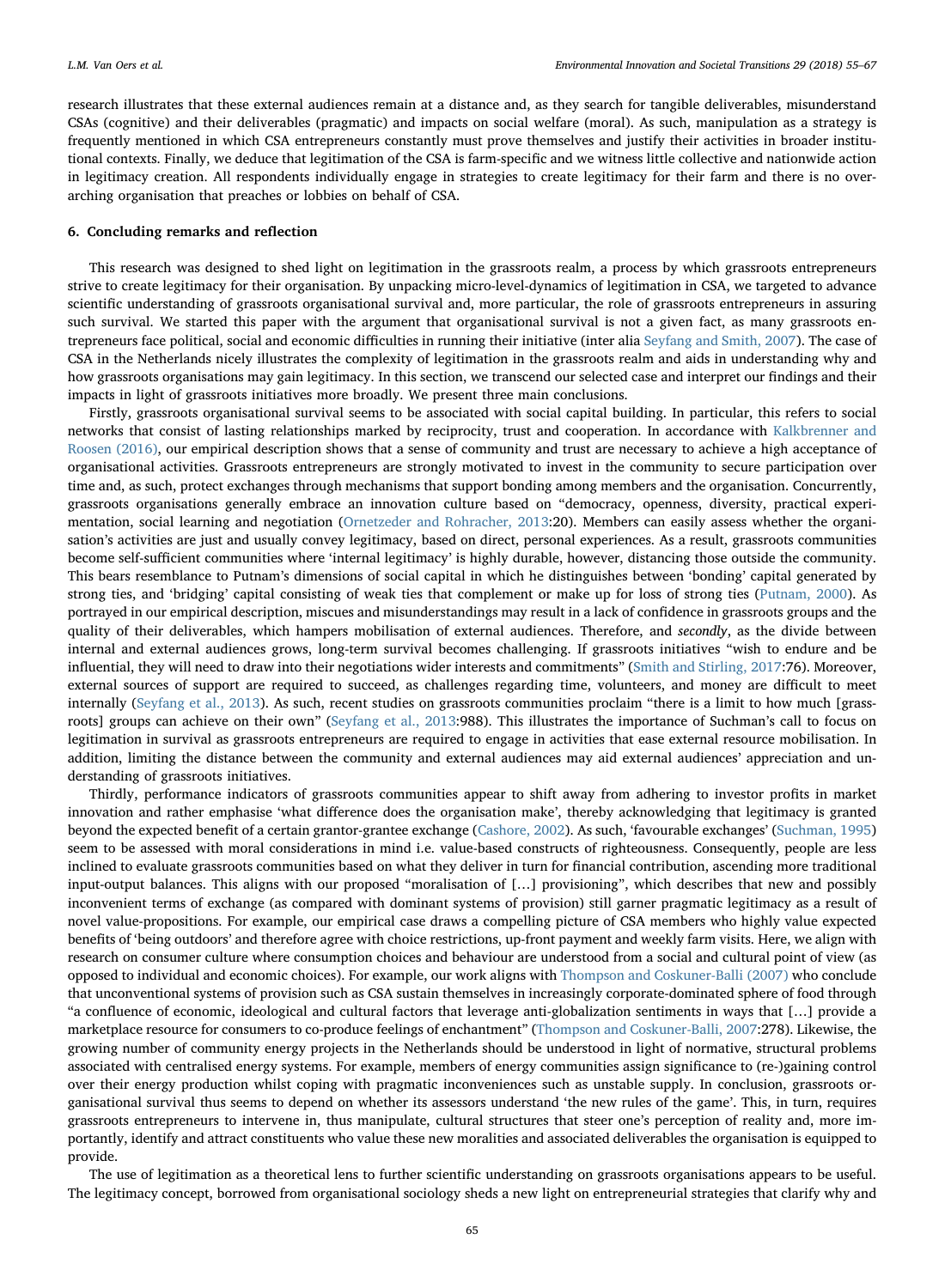how grassroots organisations survive. Our study contributes to understanding legitimacy types, presented as distinct concepts in traditional organisational literature, by showing that they appear to be highly integrated and co-dependent in the case of grassroots organisations. We witness a step-wise legitimation process where new moralities need to be understood to 'righteously' interpret what grassroots organisations can deliver. In addition, the build-up of legitimacy seems to undergo acceleration as the result of positive feedback loops. As such, focussing on longitudinal patterns and cumulative causations in legitimacy creation may additionally further the understanding of grassroots organisational survival the form of reinforcing 'motors' [\(Suurs, 2009\)](#page-12-49). In our studied grassroots case, we can deduce some evidence on such a 'legitimacy motor', assuming that sources of legitimacy vary with respect to the CSA's development stage. During initiation, CSAs need to position themselves locally and inform unaware audiences. They recruit members who reportedly join for food-related deliverables. During the first years of operation, CSAs focus strongly on 'internal' legitimacy to attain long-term relationships with their members. Concurrently, the appreciation of immaterial or social benefits becomes highly important and constitutes as the main source of legitimacy. In particular, in this initiation phase new morals are created for which sympathy grows. Finally, learning and demonstration of success are key in moving towards the maturity phase. As internal legitimacy is safeguarded through farm routines and the build-up of trust and social capital, CSA entrepreneurs find the time to invest in external legitimacy creation. Positive reputation and credibility of the CSA influences broader understanding of the CSA's (immaterial) benefits and the acknowledgement of societal value by formal authorities. As such, CSAs gain additional support outside their 'inner circle'. Concisely, it appears more important to invest in the CSA community before external legitimacy and strategic positioning of the organisation is sought.

Finally, we propose several future research directions. Firstly, we suggest a further examination of social networks and the construction of social capital in grassroots organisation as this seems positively correlated with survival. Scaling-up and diffusion potentially question social network conditions such as trust and reciprocity that characterises grassroots organisations ([Mount, 2012](#page-12-50)). Secondly, blossoming of grassroots initiatives with dissonant views on e.g. food or energy provision address the necessity of new performance criteria to grasp the initiative's multi-dimensional impacts. In a similar vein, [Smith and Stirling \(2017\)](#page-12-21) recently directed academic attention to more practical questions regarding how to best appreciate and reimburse grassroots entrepreneurs. Next, we prioritise the advancement of a comparative approach on grassroots organisational survival to understand how much legitimation depends on distinct, context conditions. Grassroots initiatives generally address structural problems in conventional systems that may differ across countries or within localities ([Seyfang and Smith, 2007](#page-12-2)). As such, how activities are justified expectedly coincides with 'what matters to local people' (ibid). Whilst grassroots initiatives generally endorse similar ideologies, a comparative case study among various countries or sectors is desired to shed light on possible differences in legitimacy creation. For example, as we focused on CSA in the Netherlands, contextual characteristics including the affordability, accessibility and availability of food in the Netherlands as well as its high safety standards for food products arguably affect the legitimation process. These contextual specificities may then explain why pragmatic legitimacy in Dutch CSAs involves social gains rather than accommodating basic needs such as access to safe food. Moreover, as we noticed during the interviews, trigger events such as food scandals and national trends concerning alienation seem to have fostered legitimation of community-driven food initiatives. However, as this paper focuses on entrepreneurial efforts in legitimation, the influence of such external conditions that may foster or hinder legitimation have not been studied explicitly. Future research should endeavour to link such external, landscape factors (see [Geels, 2010\)](#page-12-23) to legitimation strategies within niches.

As a final research priority, we encourage researchers to uncover how and why unique characteristics of grassroots organisations demand adjustments to traditional perspectives on innovation and transition. In essence, as these organisations exist outside the frequently studied market-realm, researches should carefully determine whether theoretical frameworks designed to understand corporate-led technological innovations can also be used to further scientific understanding grassroots innovation of civil society.

## Acknowledgements

The authors would like to thank all interviewees that contributed to this study. Their willingness to give their time generously is much appreciated. In addition, all reviewers of this paper deserve to be acknowledged as they made valuable comments on earlier versions of this paper. Finally, we highly appreciate the hospitality of the Netherlands enterprise agency (Rijksdienst voor Ondernemend Nederland) in earlier phases of this research. Our research did not receive any specific grant from funding agencies in the public, commercial, or not-for-profit sectors.

#### References

- <span id="page-11-7"></span><span id="page-11-1"></span>[Aldrich, H.E., 2011. Heroes, villains, and fools: institutional entrepreneurship, NOT institutional entrepreneurs. Entrepreneurship Res. J. 1 \(2\), 1](http://refhub.elsevier.com/S2210-4224(17)30238-1/sbref0005)–6. [Aldrich, H.E., Fiol, C.M., 1994. Fools rush in? The institutional context of industry creation. Acad. Manag. Rev. 19 \(4\), 645](http://refhub.elsevier.com/S2210-4224(17)30238-1/sbref0010)–670.
- <span id="page-11-2"></span>[Balázs, B., Pataki, G., Lazányi, O., 2016. Prospects for the future: Community supported agriculture in Hungary. Futures 83, 100](http://refhub.elsevier.com/S2210-4224(17)30238-1/sbref0015)–111.

<span id="page-11-5"></span>[Cashore, B., 2002. Legitimacy and the privatization of environmental governance: how non](http://refhub.elsevier.com/S2210-4224(17)30238-1/sbref0045)–state market–driven (NSMD) governance systems gain rule–making

<span id="page-11-6"></span>Bergek, A., Jacobsson, S., Sandén, B.A., 2008. 'Legitimation' and 'development of positive externalities'[: two key processes in the formation phase of technological](http://refhub.elsevier.com/S2210-4224(17)30238-1/sbref0020) [innovation systems. Technol. Anal. Strat. Manag. 20 \(5\), 575](http://refhub.elsevier.com/S2210-4224(17)30238-1/sbref0020)–592.

<span id="page-11-8"></span>[Bloemmen, M., Bobulescu, R., Le, N.T., Vitari, C., 2015. Microeconomic degrowth: the case of community supported agriculture. Ecol. Econ. 112, 110](http://refhub.elsevier.com/S2210-4224(17)30238-1/sbref0025)–115.

<span id="page-11-3"></span><span id="page-11-0"></span>[Boyer, R.H., 2015. Grassroots innovation for urban sustainability: comparing the di](http://refhub.elsevier.com/S2210-4224(17)30238-1/sbref0030)ffusion pathways of three ecovillage projects. Environ. Plann. A 47 (2), 320–337. [Brown, C., Miller, S., 2008. The impacts of local markets: a review of research on farmers markets and community supported agriculture \(CSA\). Am. J. Agric. Econ. 90](http://refhub.elsevier.com/S2210-4224(17)30238-1/sbref0035) [\(5\), 1298](http://refhub.elsevier.com/S2210-4224(17)30238-1/sbref0035)–1302.

<span id="page-11-4"></span>[Brunori, G., Rossi, A., Guidi, F., 2012. On the new social relations around and beyond food. Analysing consumers](http://refhub.elsevier.com/S2210-4224(17)30238-1/sbref0040)' role and action in Gruppi di Acquisto Solidale [\(Solidarity Purchasing Groups\). Sociol. Ruralis 52 \(1\), 1](http://refhub.elsevier.com/S2210-4224(17)30238-1/sbref0040)–30.